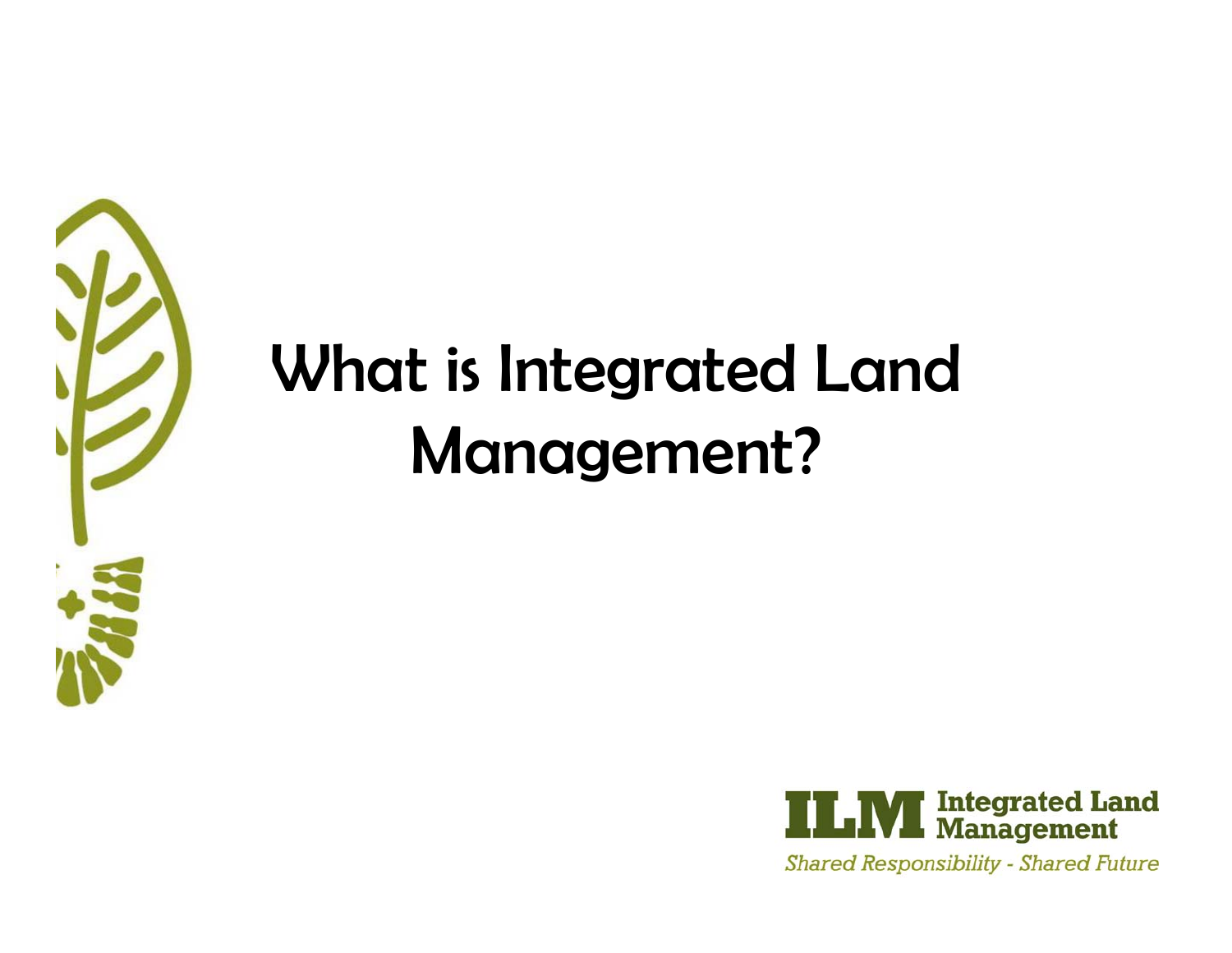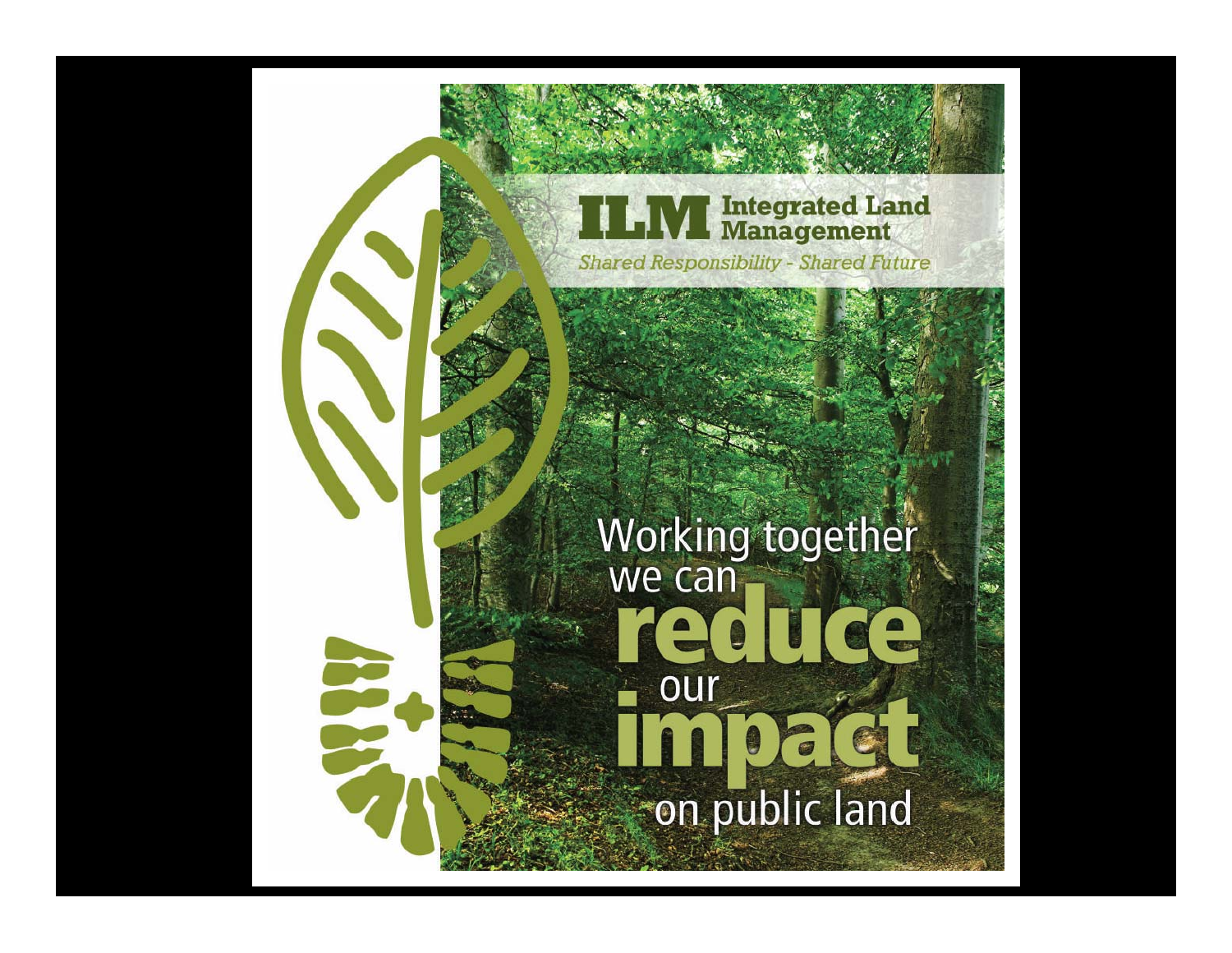

## What is ILM?

- ILM is the strategic, planned way of doing business
- ILM is the approach
- ILM promotes the responsible use of public land

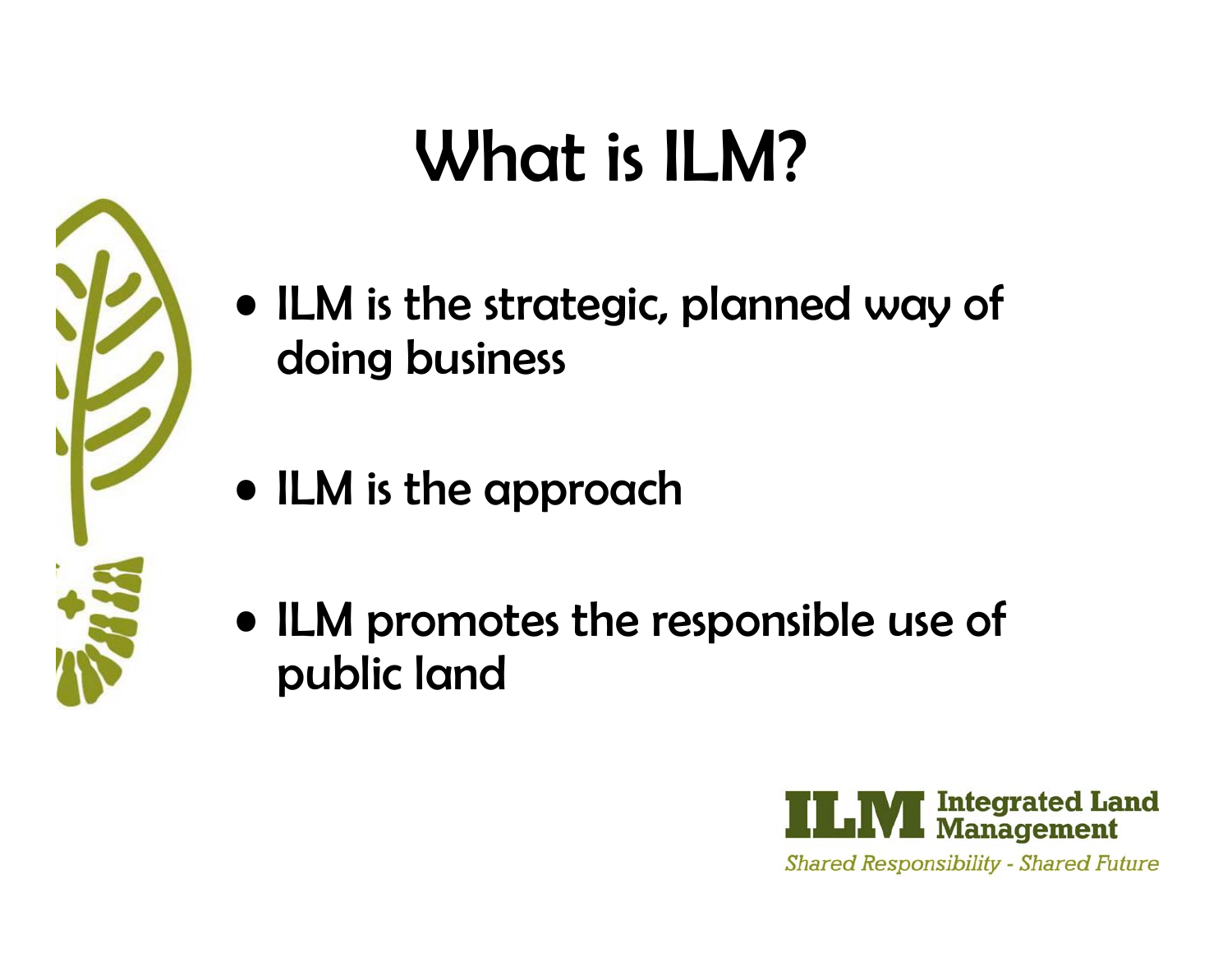

# ILM is about managing the impact of human use on



environmental

#### economic



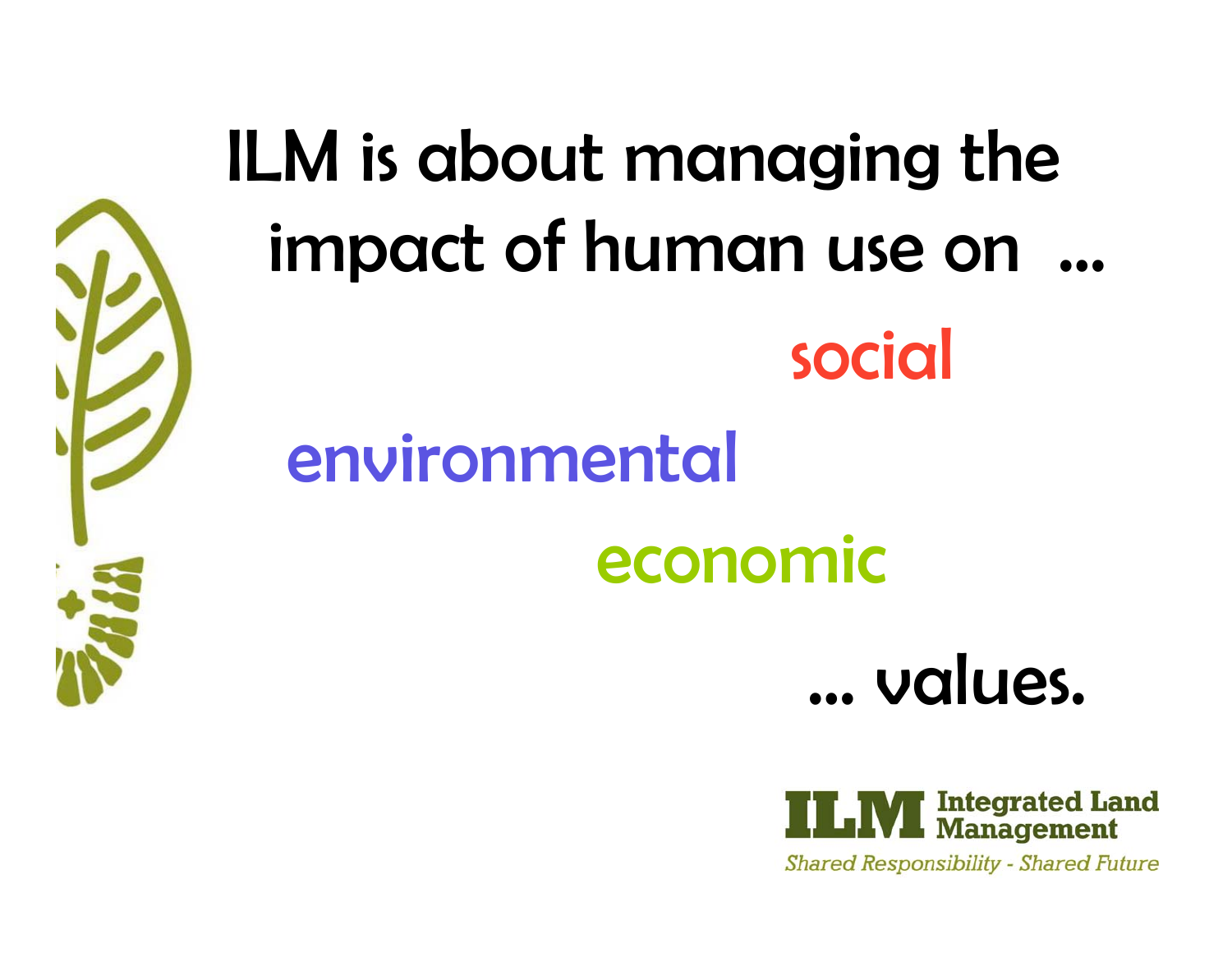#### ILM is:



A cross-industry, cross-sector, cross-ministry effort to reduce/manage the human-caused footprint on government-owned land and related natural resources.



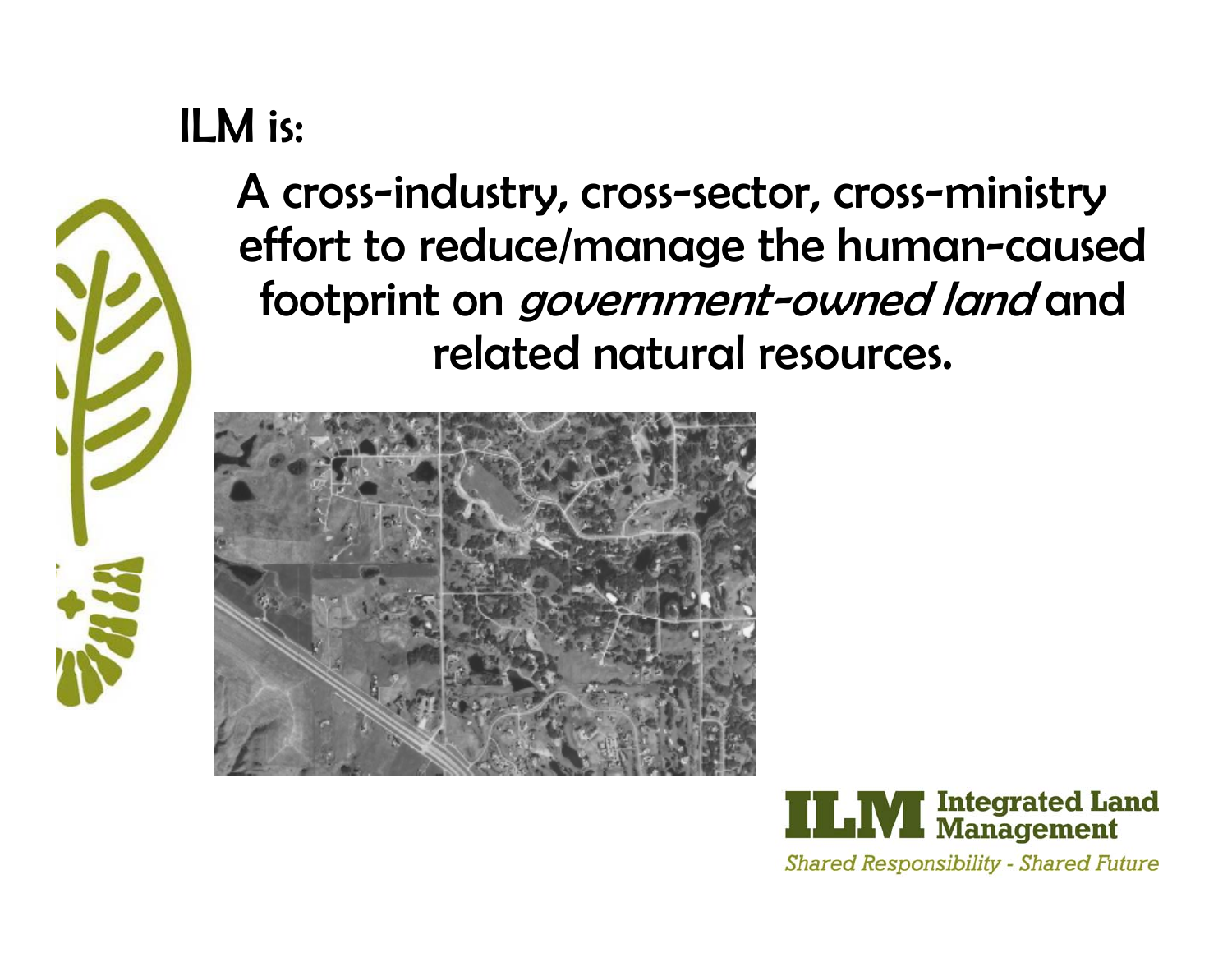#### Linkage Between Government Initiatives

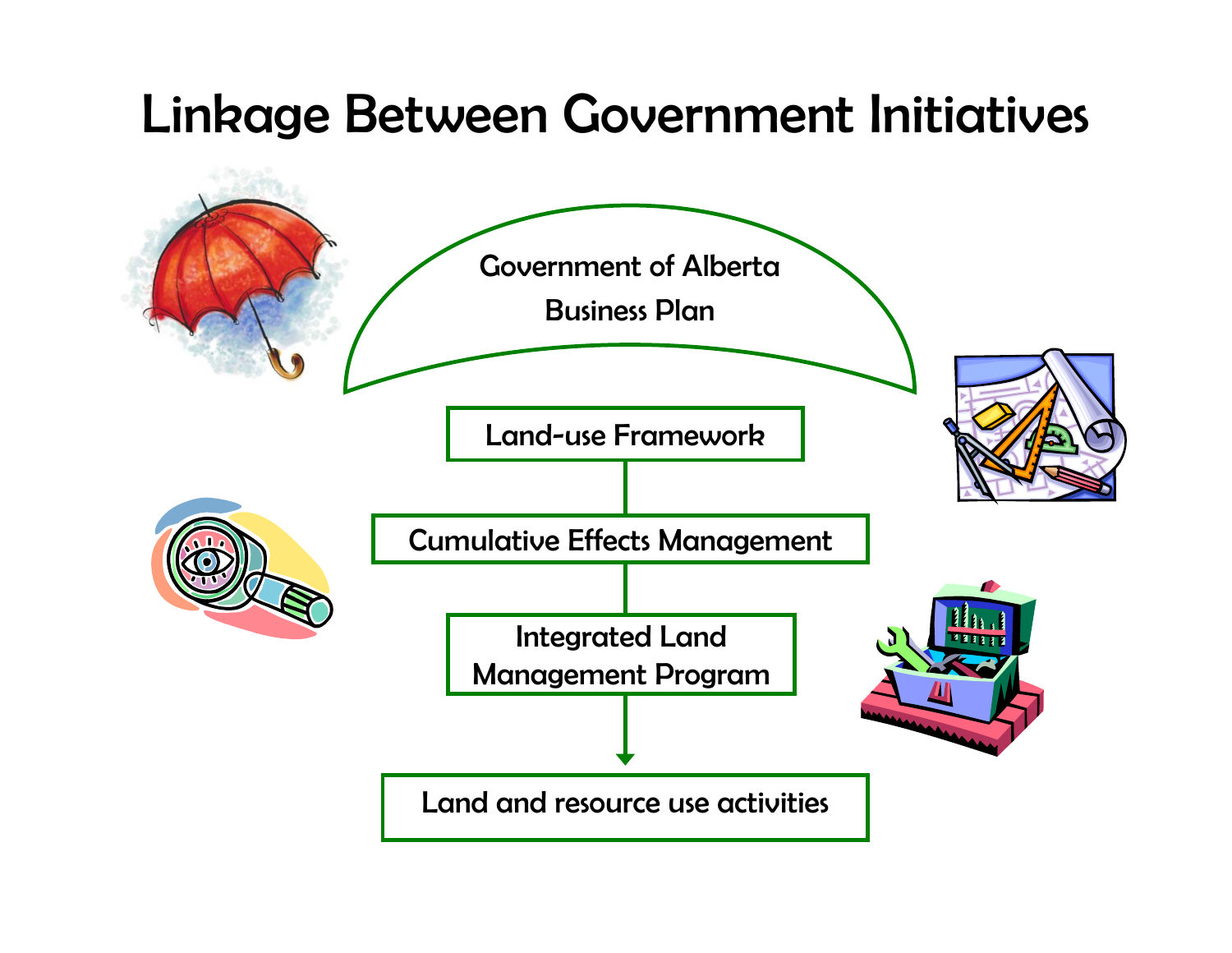#### What Does Footprint Look Like?





Source: Aerial Photography, Government of Alberta (10 x 10 kms)

#### 1.5 km/km2 of Human-Made Footprint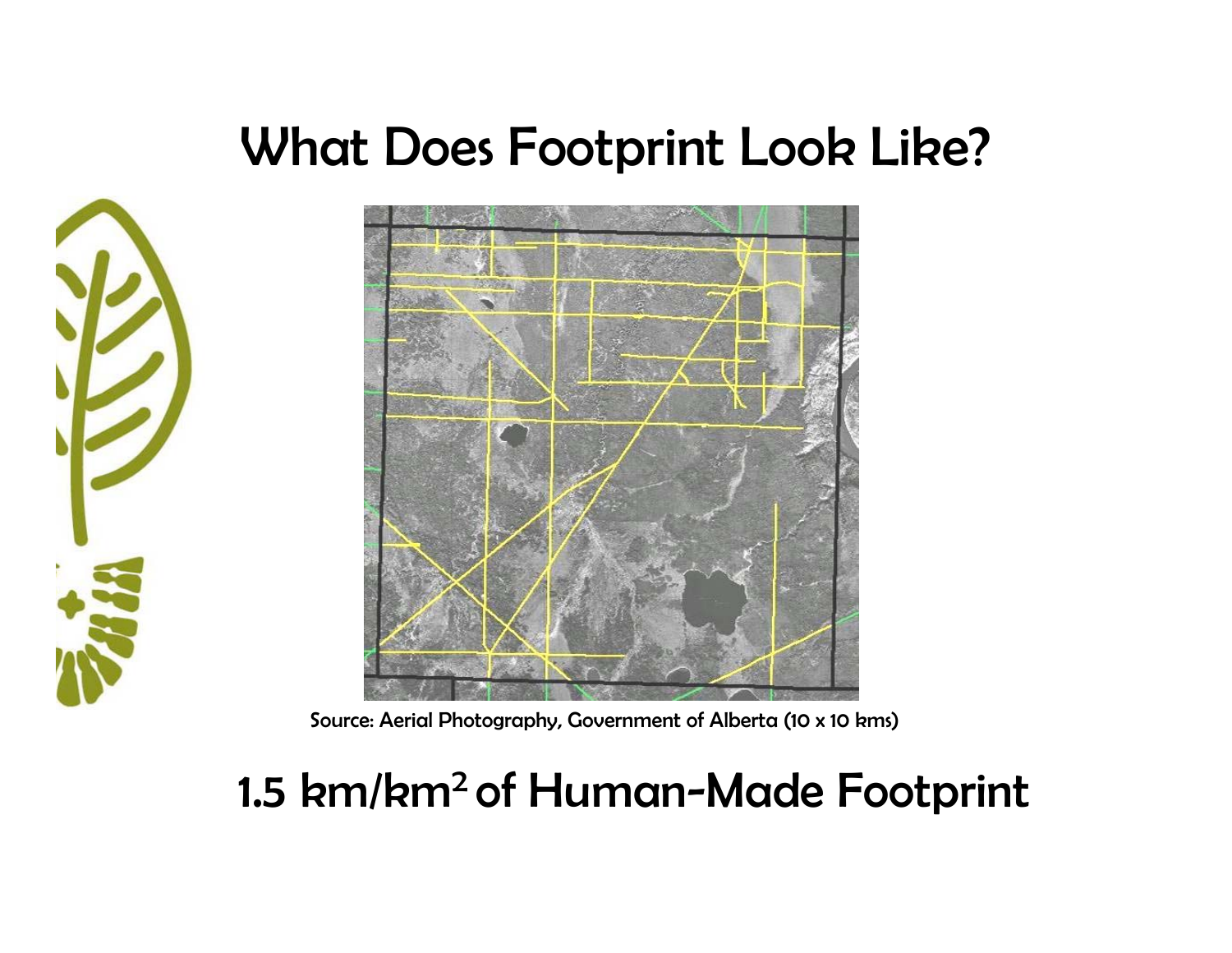#### What Does Footprint Look Like?





Source: Aerial Photography, Government of Alberta (10 x 10 kms)

#### 3.0 km/km2 of Human-Made Footprint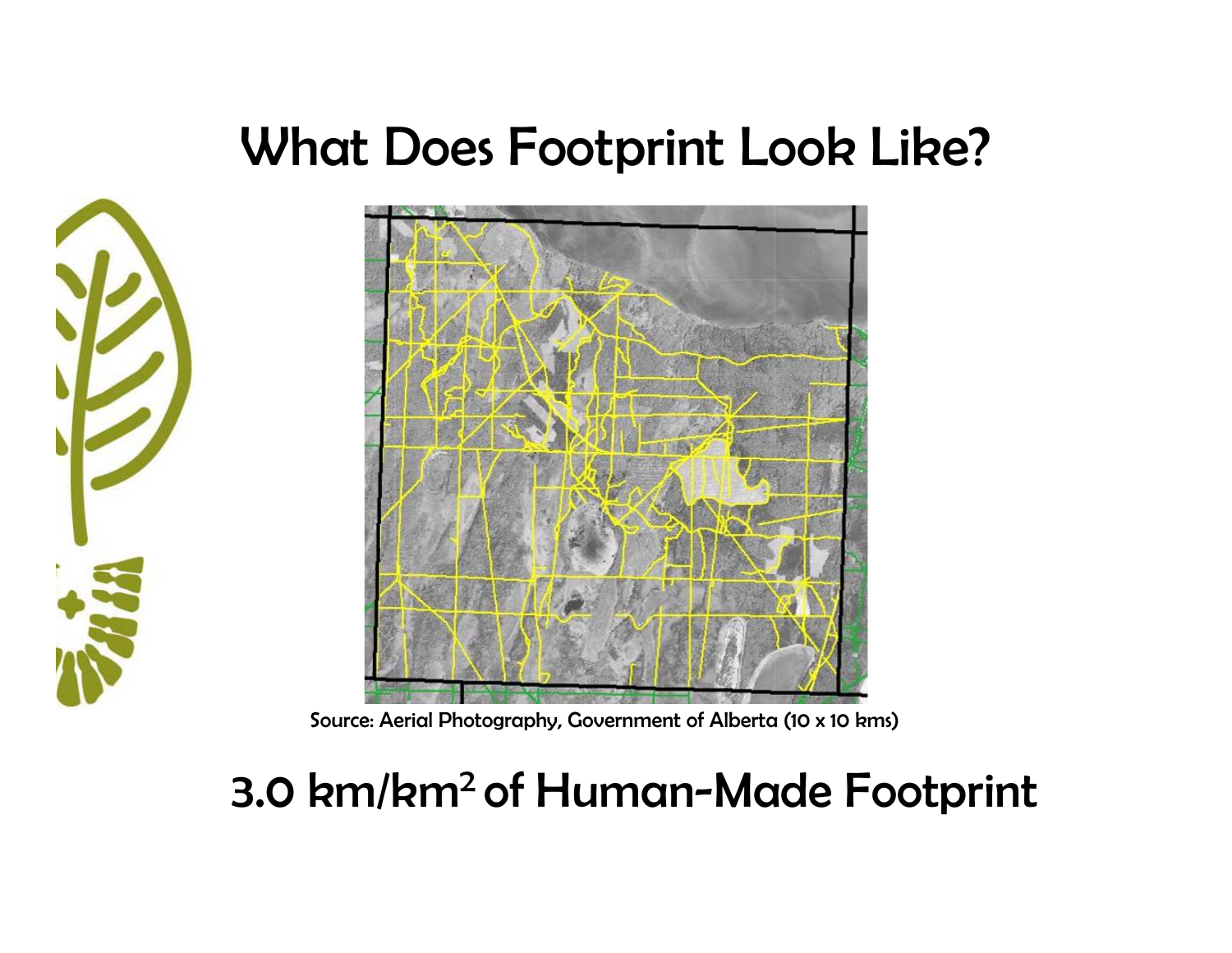#### What Does Footprint Look Like?





Source: Aerial Photography, Government of Alberta (10 x 10 kms)

#### 4.0 km/km2 of Human-Made Footprint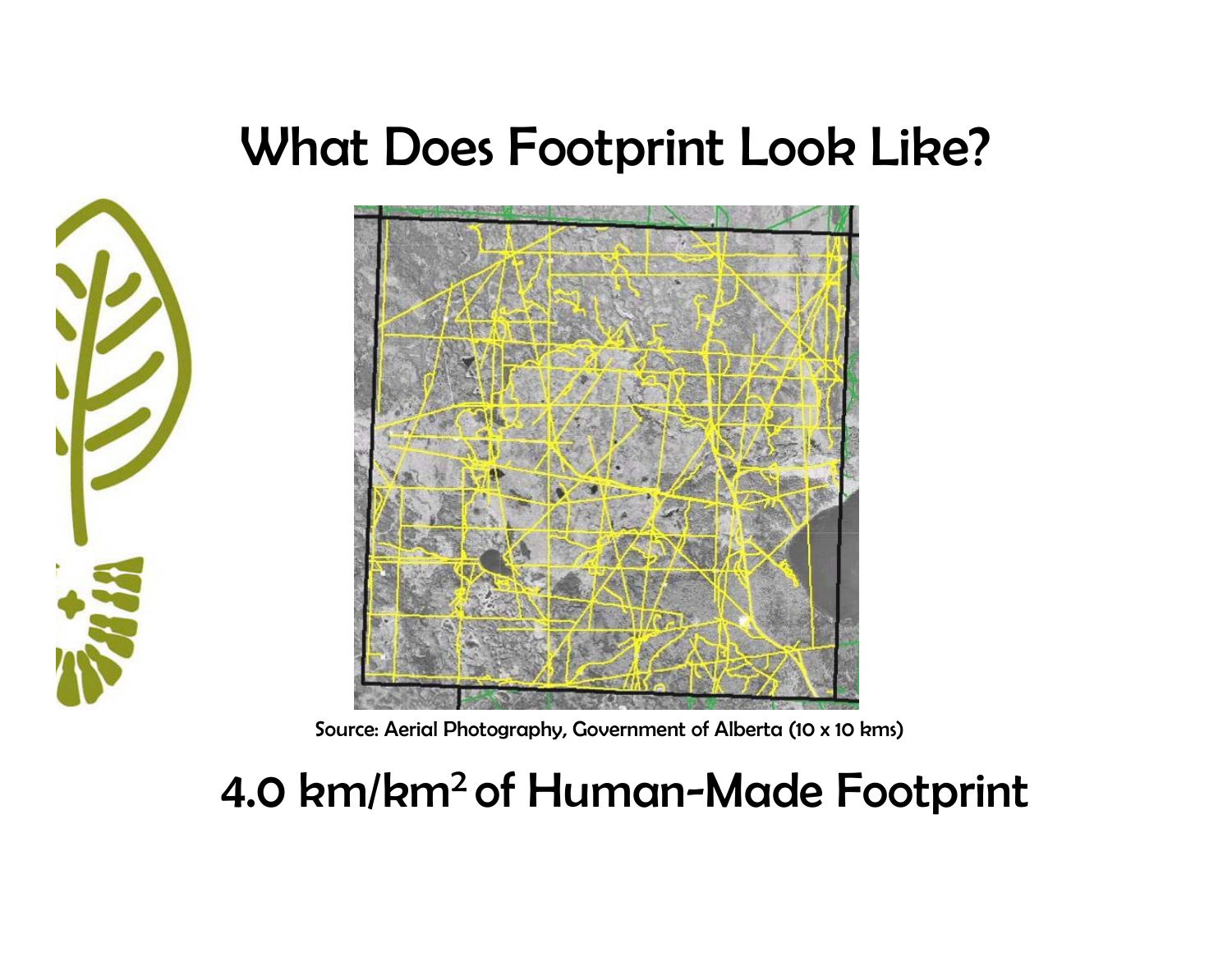## Outcomes



We want to achieve these outcomes:

- Human-caused disturbance on the land is less than the disturbance that would have occurred without integration.
- A stewardship ethic is demonstrated by all land users.

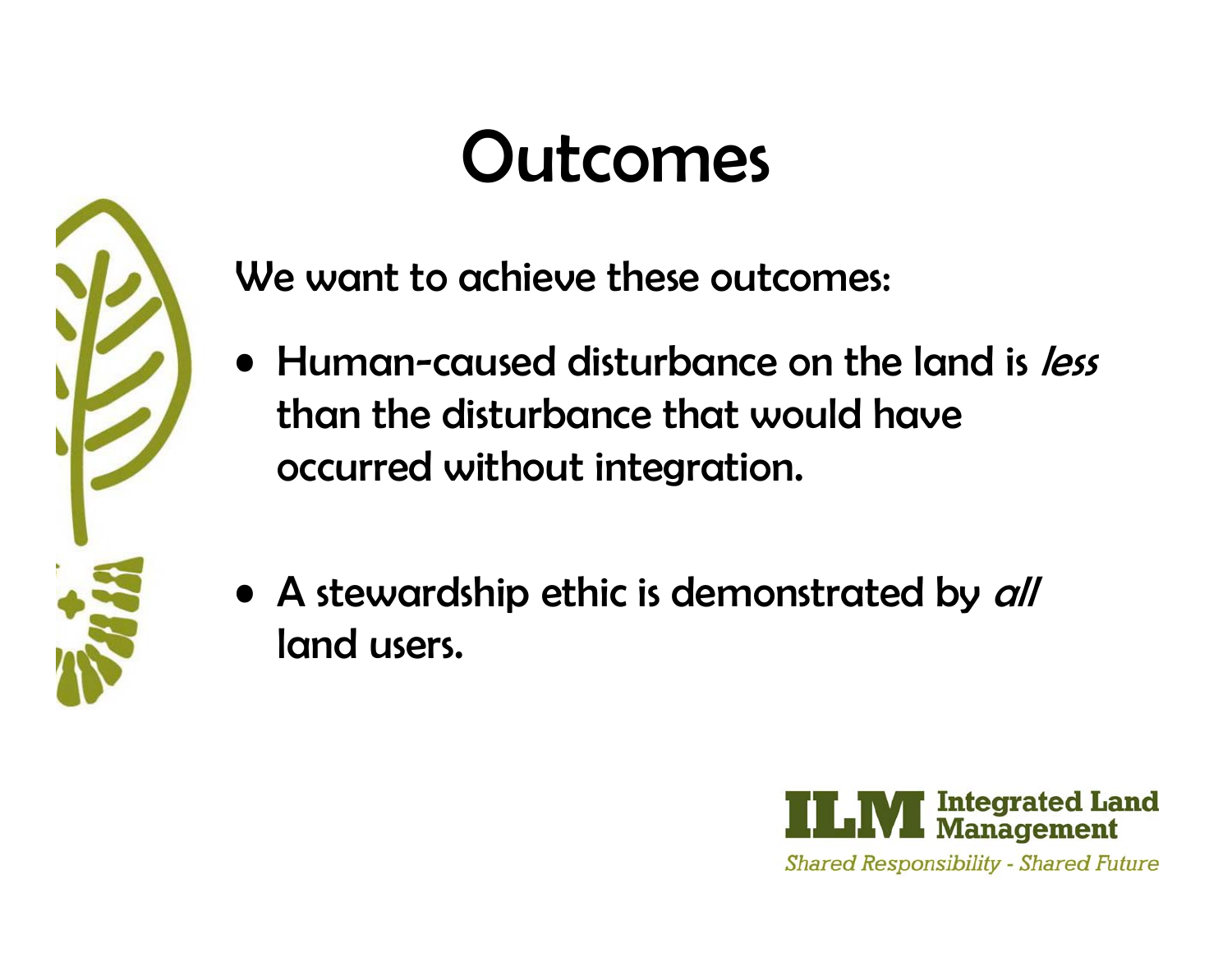

## Operating Principles

Land managers and land users should:

- 1.Be comprehensive and balanced
- 2.Be collaborative and inclusive
- 3. Be responsible and accountable
- 4.Be consistent with the direction
- 5. Be informed by knowledge and science
- 6. Use adaptive management
- 7. Know the roles and responsibilities
- 8. Respect other land users

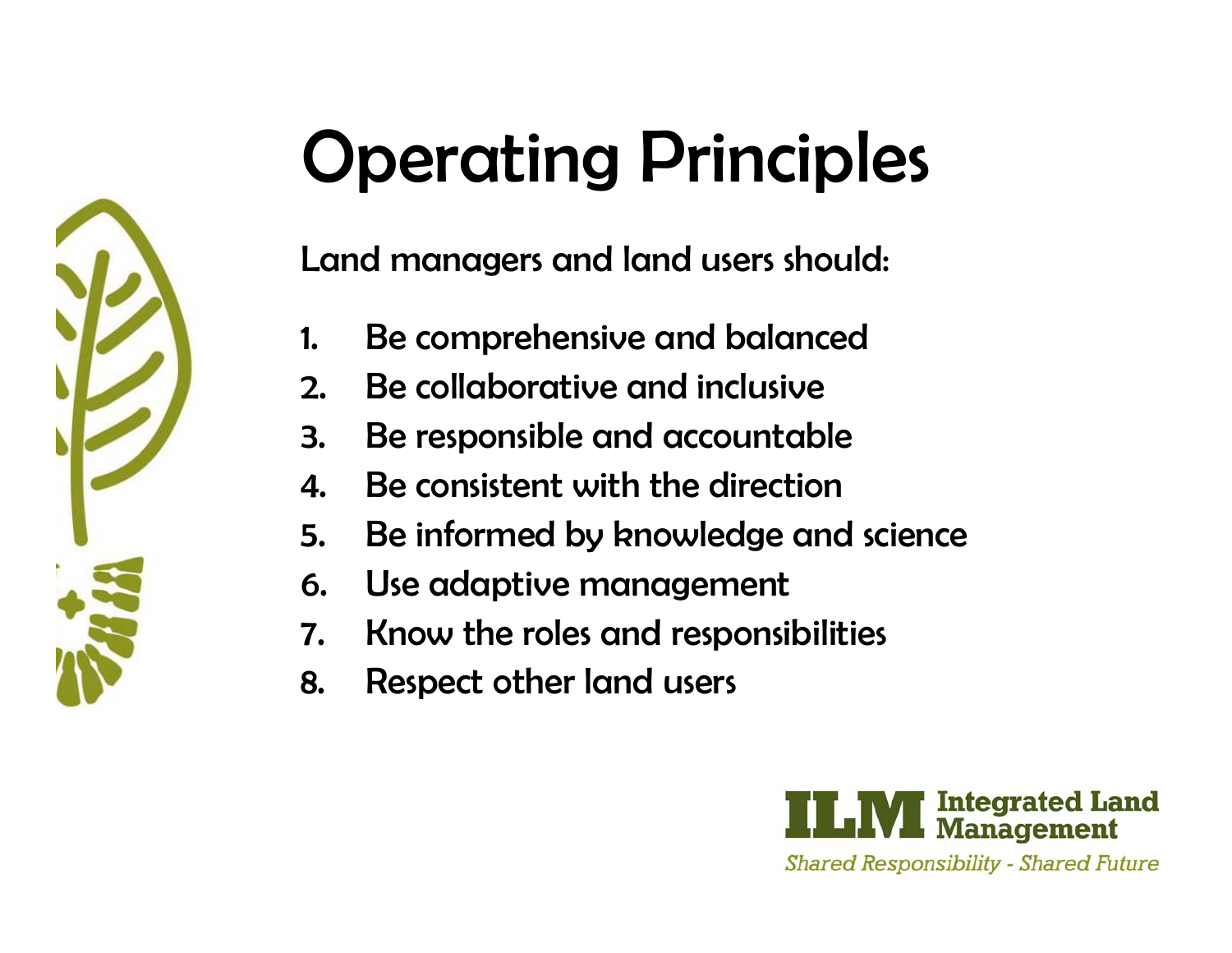## Who is responsible for ILM?

Land managers and land users both contribute to ILM.

- • Managers apply ILM when they evaluate and approve land uses.
- Land users apply ILM when they conduct activities on the landscape.

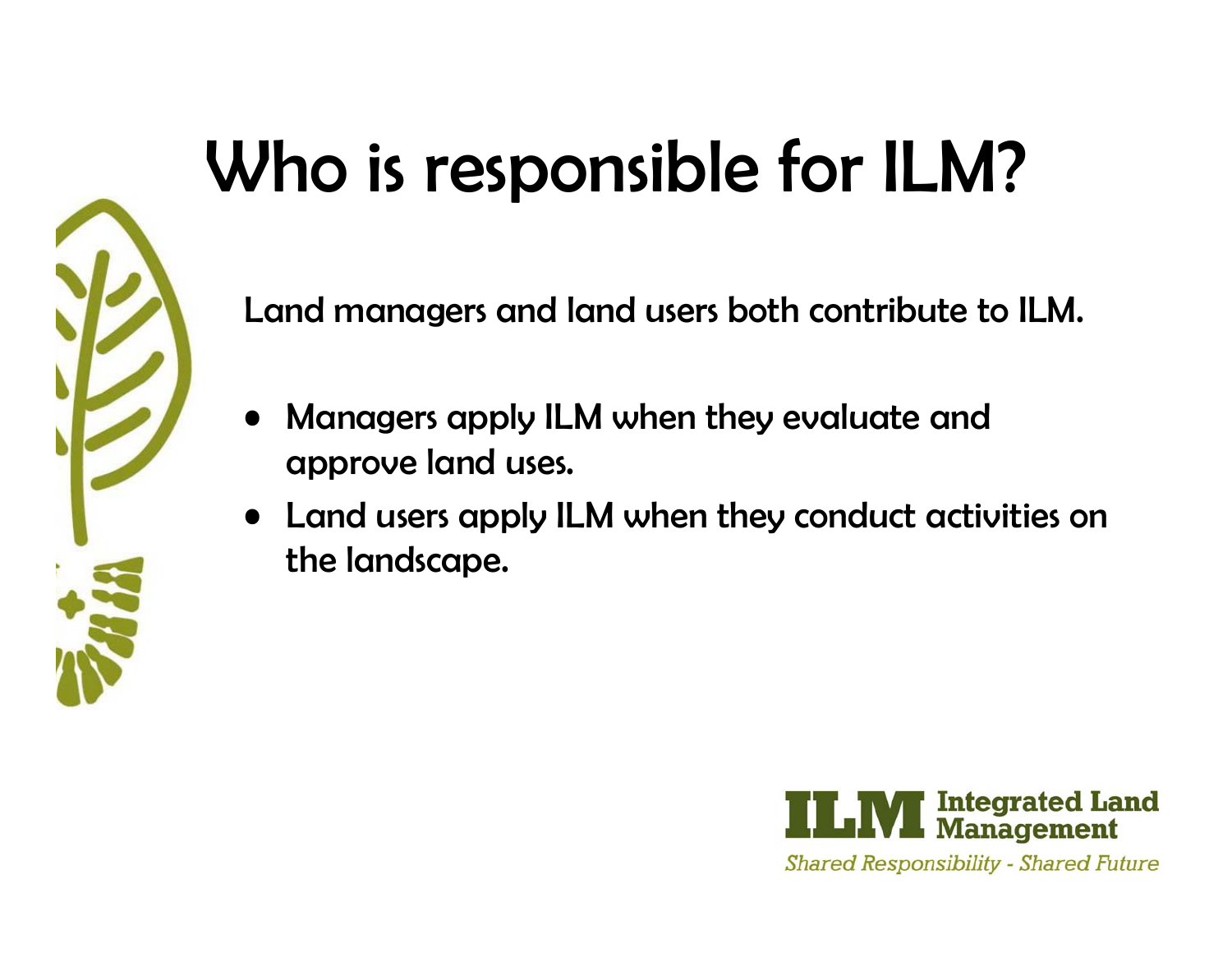

#### Types of Land Managers

Public land used for industrial, commercial or other operations are managed under the *Public* Lands Act and the Forests Actby Alberta Sustainable Resource **Development** 

Provincial highways, corridors and related infrastructure are managed by Alberta Transportation under the Alberta Public Highways Development Act

Provincial parks are managed under Provincial Parks Act by Alberta Tourism, Parks and Recreation

Numerous other departments also are responsible for public land management

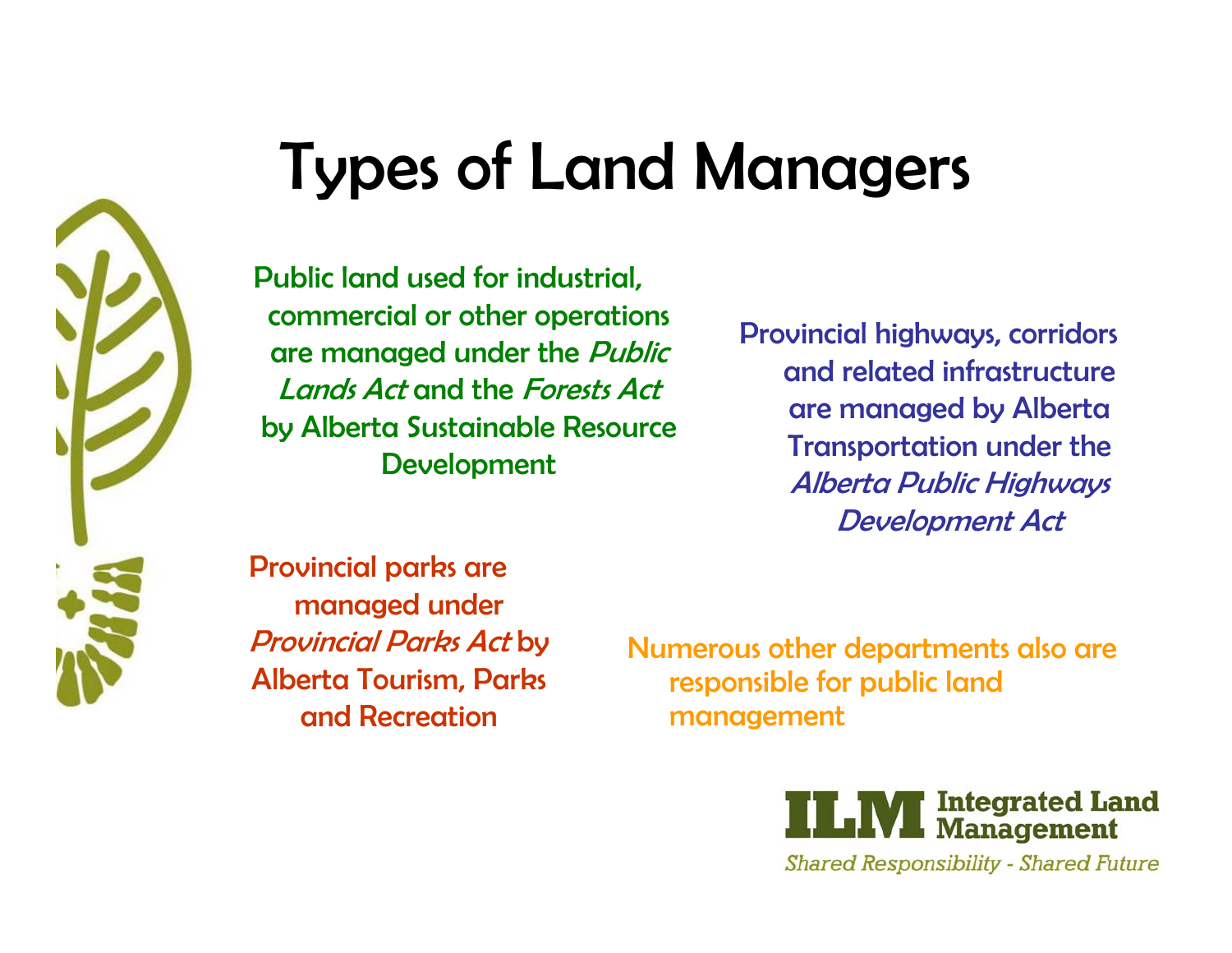

## Types of Land Users

- • Government has a responsibility to uphold ILM principles.
- • Commercial and industrial users are responsible for using ILM principles while looking for ways to share their footprint.
- • The public can contribute by practicing good land stewardship and by getting involved.

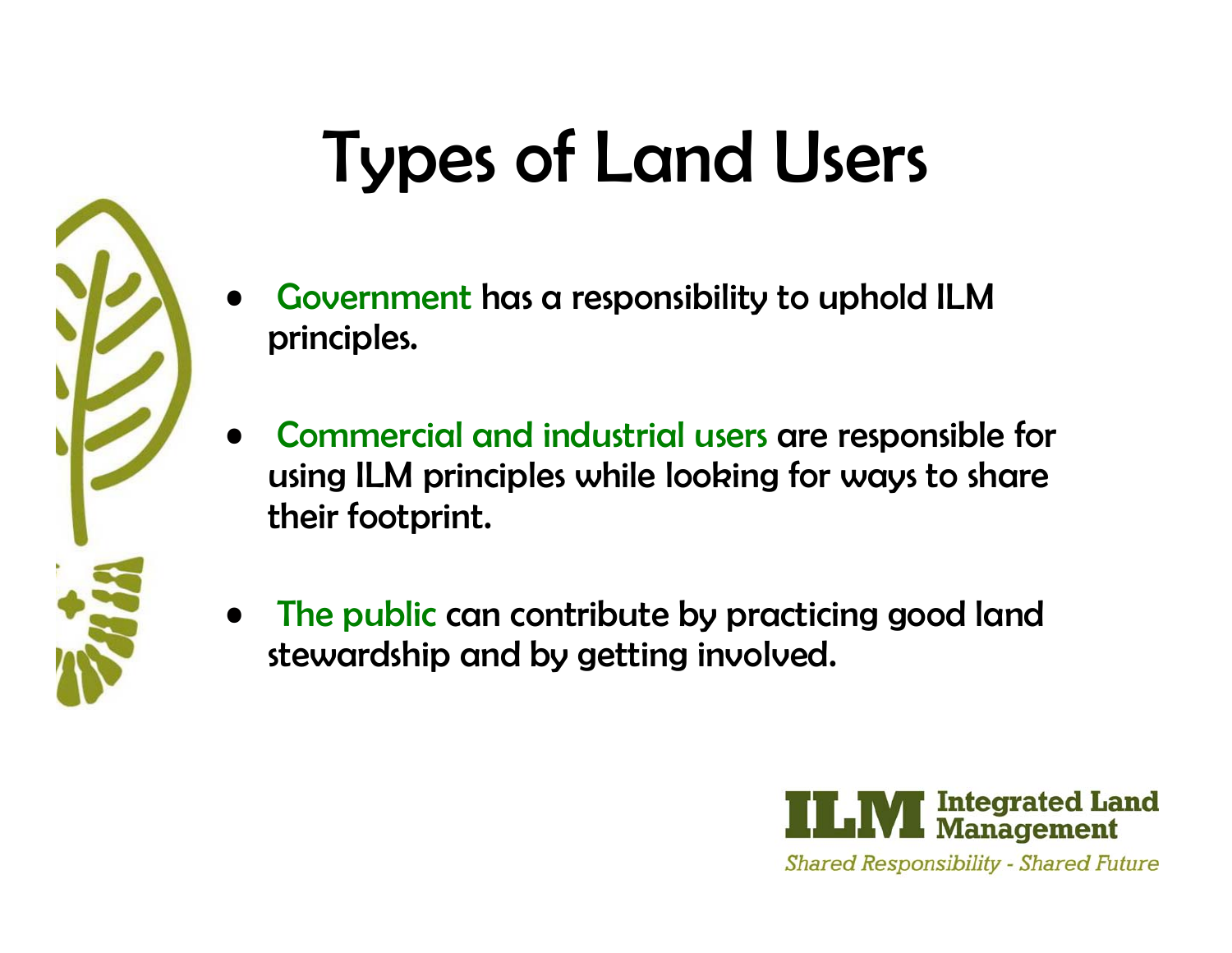#### What Triggers the Need to Integrate?

Whenever a land-related use overlaps or intersects another use on the same landscape. For example:

- A commercial trail riding operation needs access through a grazing lease.
- The landscape used by a forest harvesting operation is also used by recreationists, and the land may also have ecologically sensitive areas.
- Two or more industrial land users (e.g. forest harvesting and gas extraction) need the same surface land base to access their allocated resources.

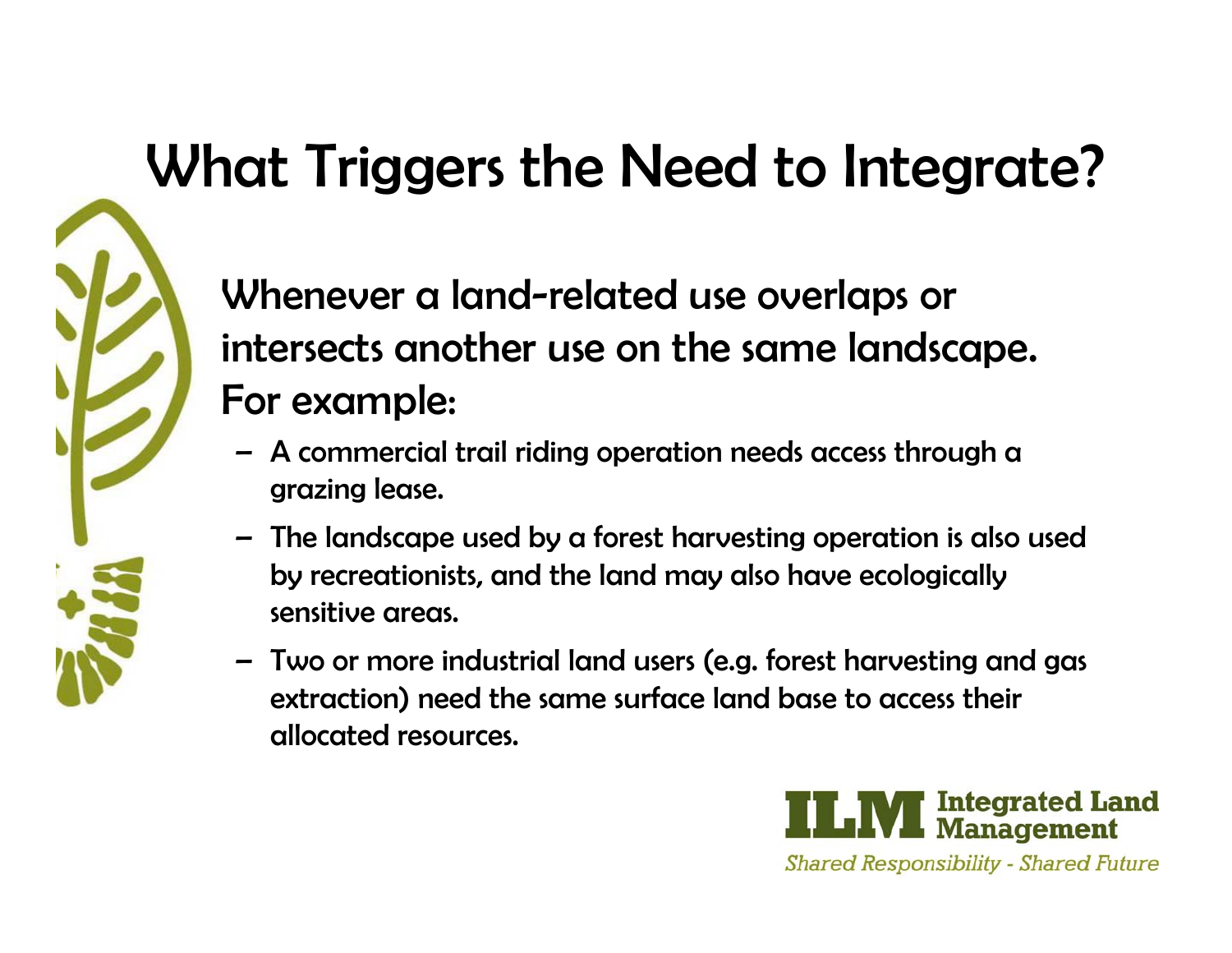#### The Desired Behavior Shift

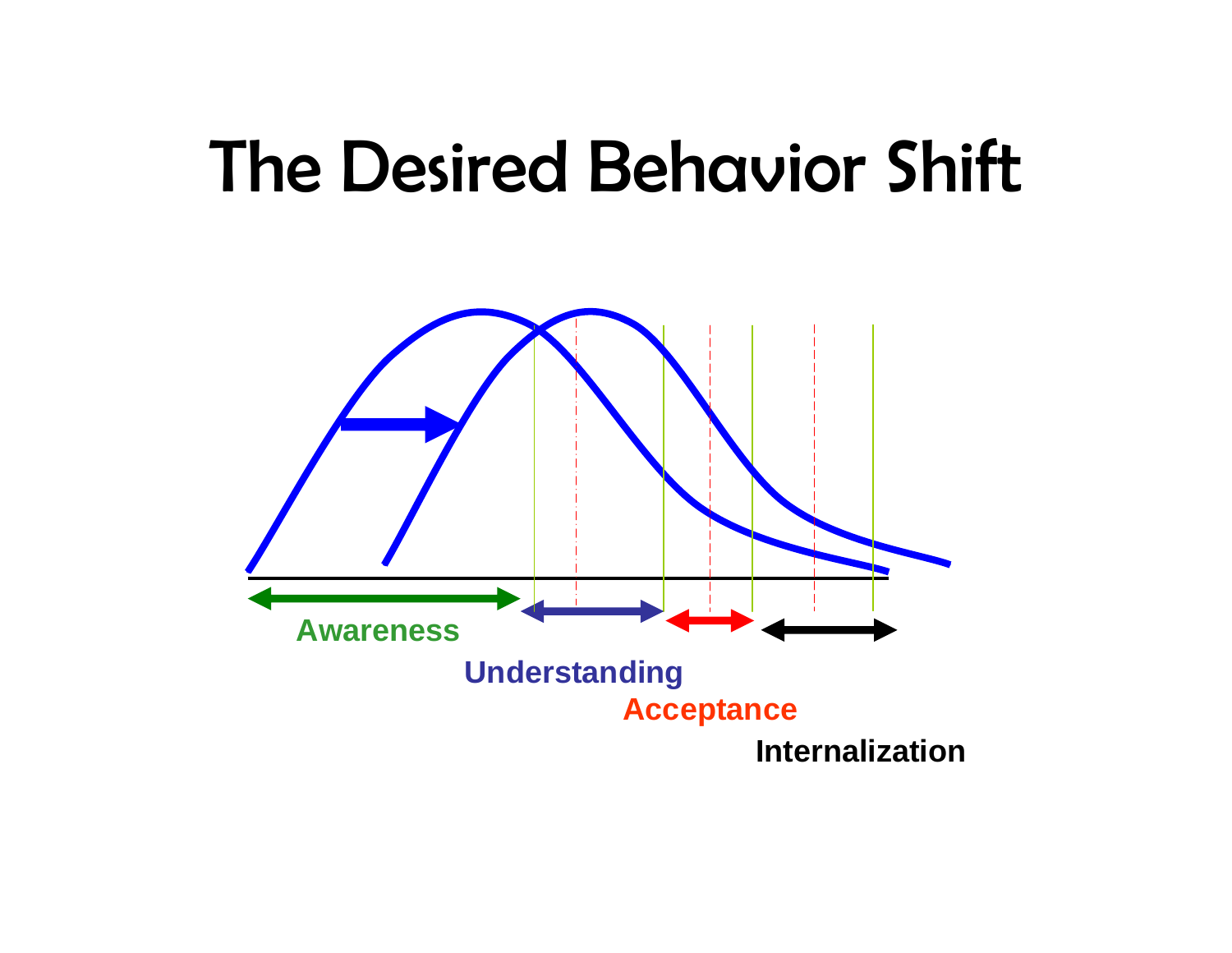### Tools on the Web

- Stakeholder Engagement Guide
- Description of Provincial Decision-Making Systems
- Communication tools
- Business rules for land users and land managers

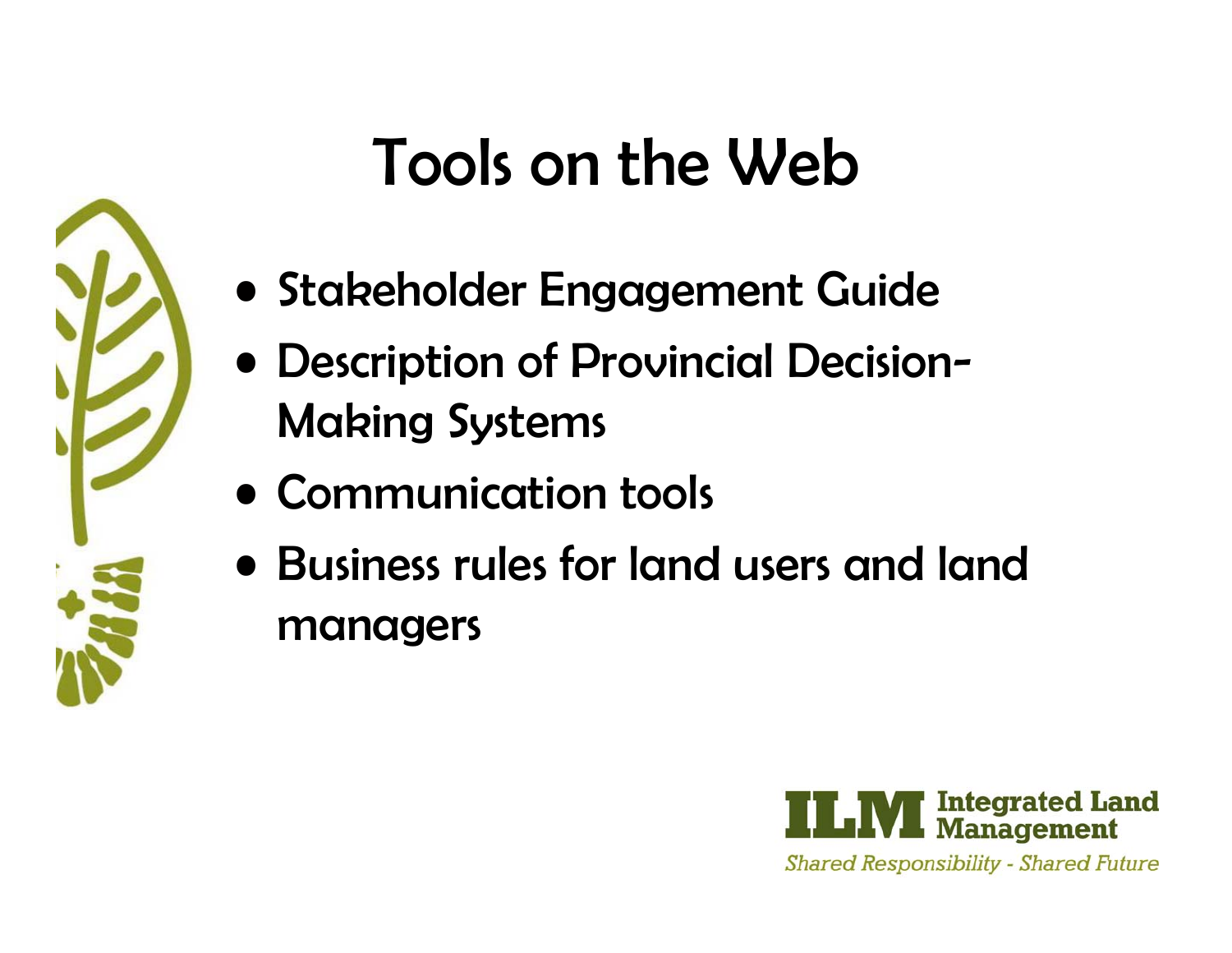

In northeast Alberta, forestry company Alberta Pacific combined efforts with oil and gas companies Opti-Canada and Nexen to create a shared access road.

[AlPac-Opti/Nexen Integrated Planning](https://www.alberta.ca/integrated-land-management-success-stories.aspx)

(runs 2 min, 53 sec)

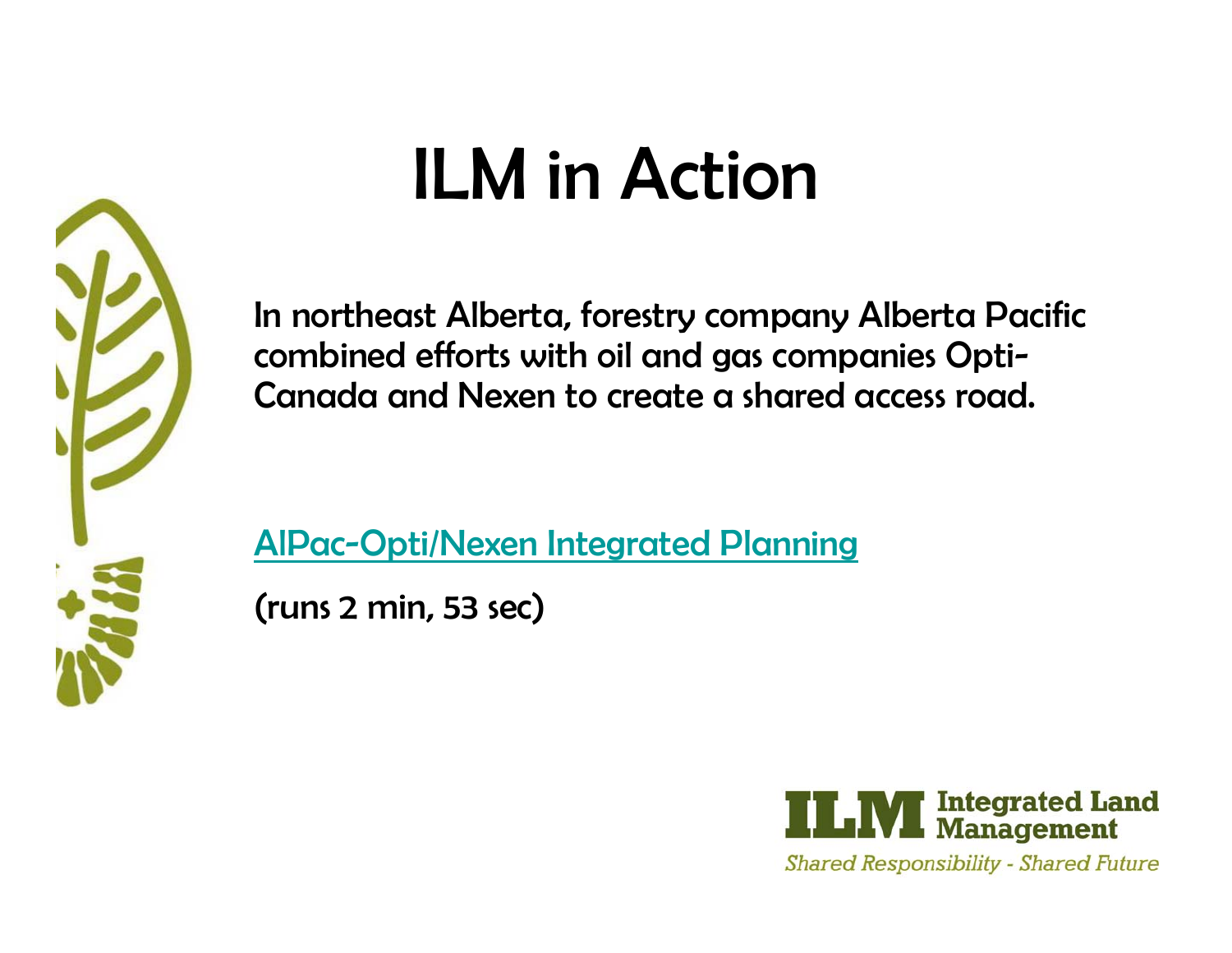

In the Ghost Waiparous Forest Land Use Zone, government, industry and recreation groups are working together to create a sustainable trail system for recreational use. That's ILM in action.

[Ghost Waiparous: Working Together to Share the](https://www.alberta.ca/integrated-land-management-success-stories.aspx)  [Land](http://srd.alberta.ca/ManagingPrograms/IntegratedLandManagement/ILMSuccessStories.aspx) (runs 5 min, 19 sec)

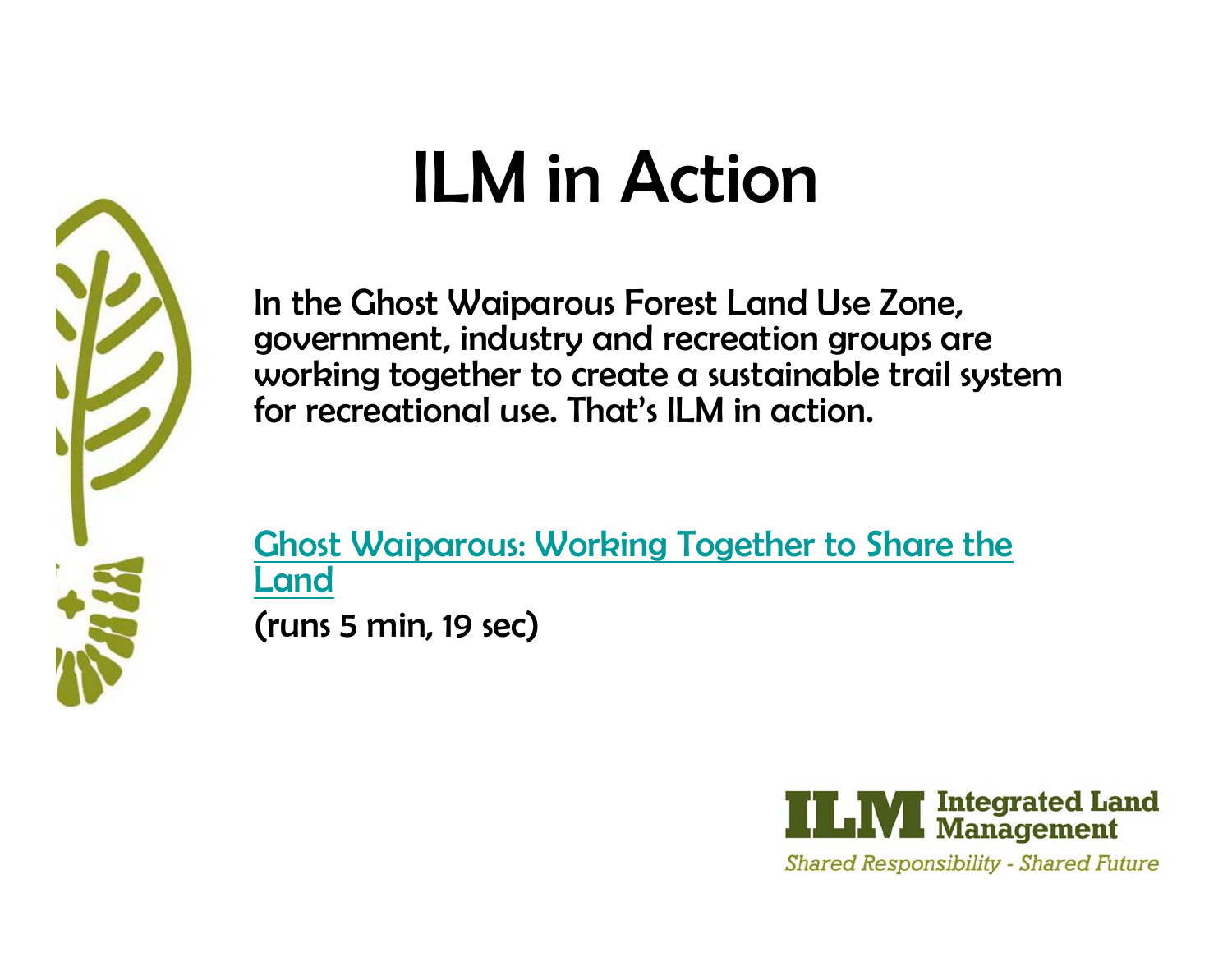

In Fort Assiniboine, Trident Exploration Company worked with the community when developing coal bed methane resources in the area. That's ILM in action.

[Early Engagement for Coal Bed Methane](https://www.alberta.ca/integrated-land-management-success-stories.aspx)  [Development](http://srd.alberta.ca/ManagingPrograms/IntegratedLandManagement/ILMSuccessStories.aspx)

(runs 5 min, 16 sec)

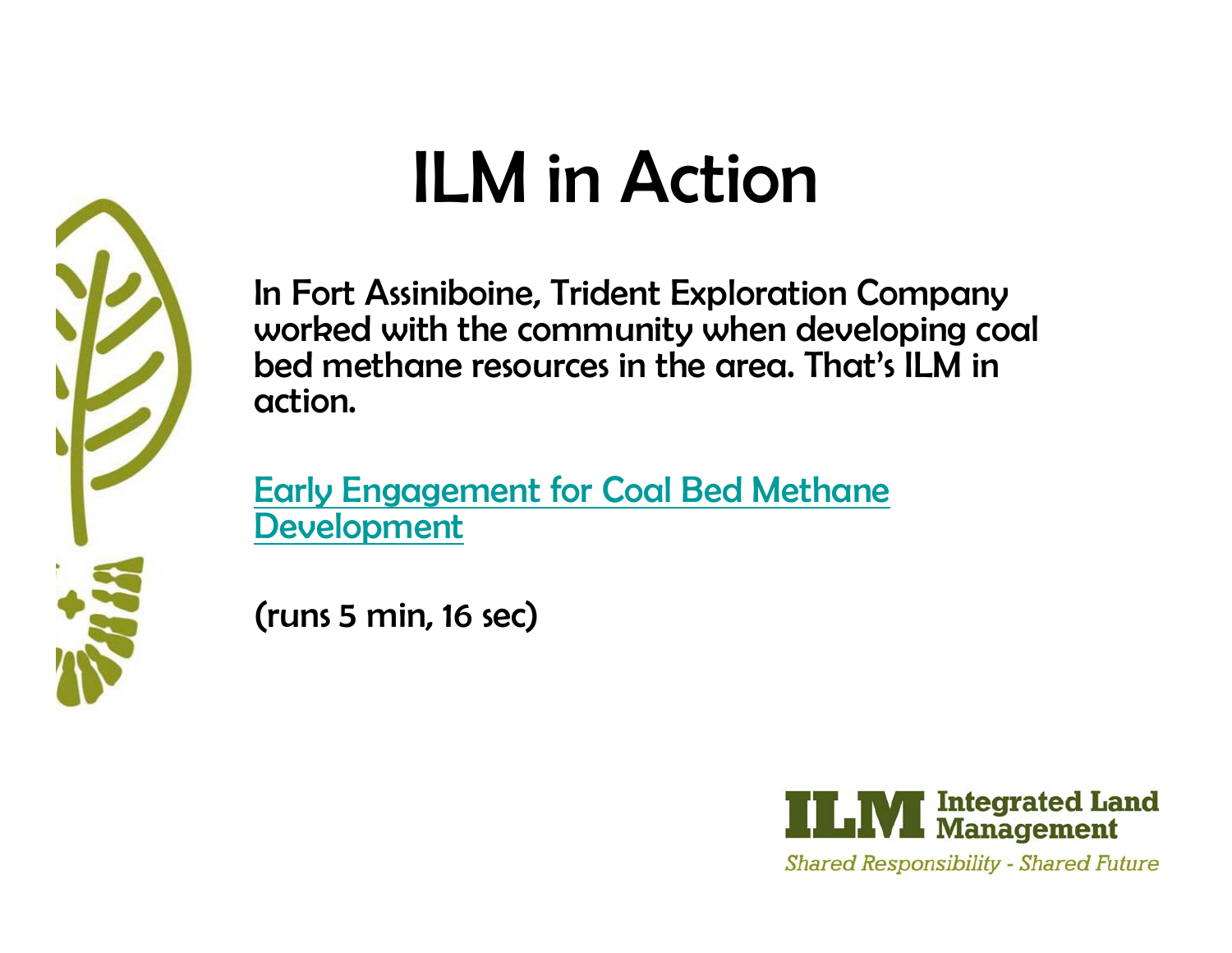At Buffalo Lake, 55 km northeast of Red Deer, Sustainable Resource Development and lakeshore property owners and residents worked together to develop a shoreland management plan.

[Buffalo Lake Integrated Shoreland Management](https://www.alberta.ca/integrated-land-management-success-stories.aspx)  [Plan](http://srd.alberta.ca/ManagingPrograms/IntegratedLandManagement/ILMSuccessStories.aspx)

(runs 3 min, 14 sec)

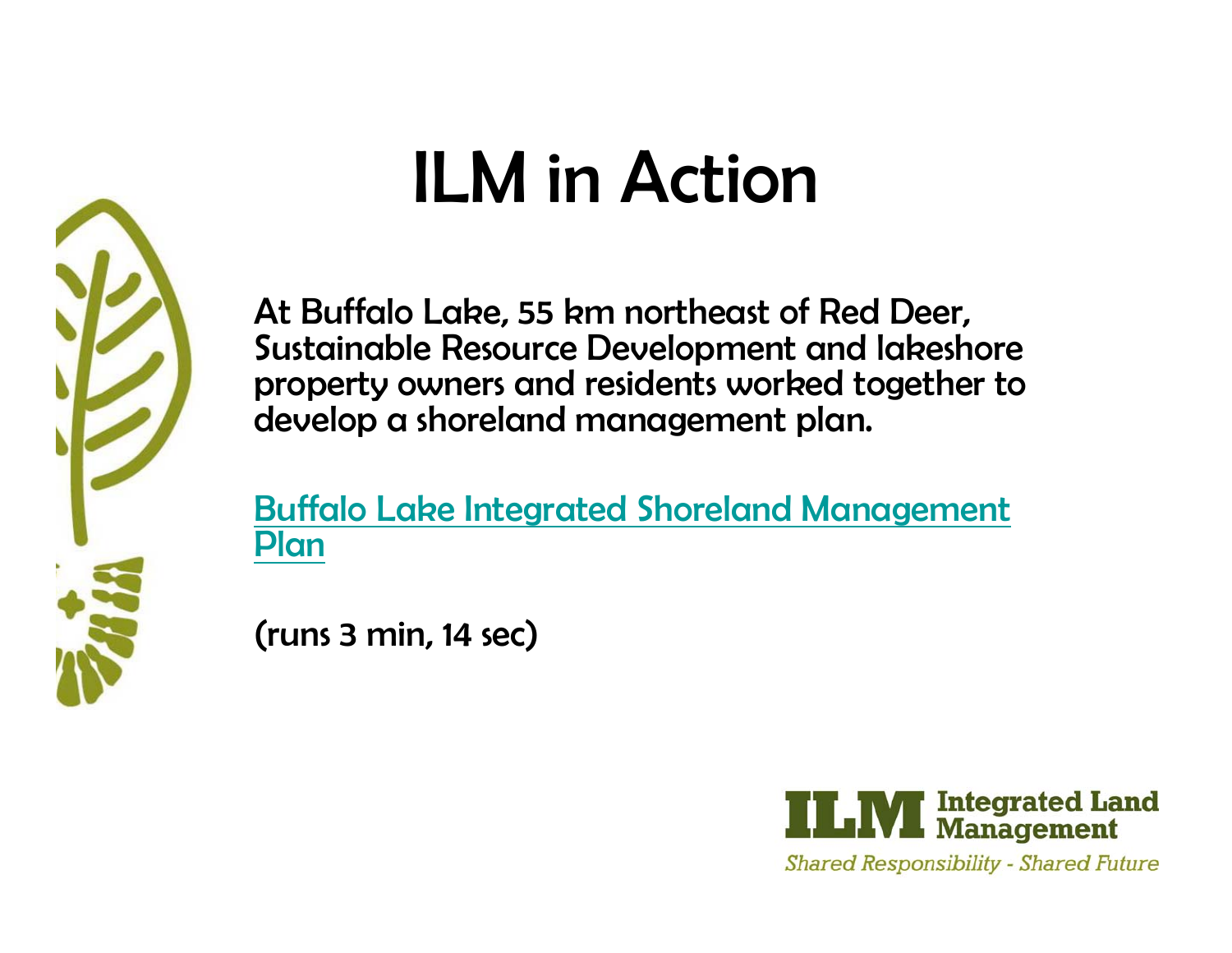In the Kakwa River watershed in northwest Alberta, 13 companies cooperated on building a shared access route, reducing their collective footprint by 45 per cent.

[Kakwa Copton Industrial Corridor Plan](https://www.alberta.ca/integrated-land-management-success-stories.aspx)

(runs 3 min)

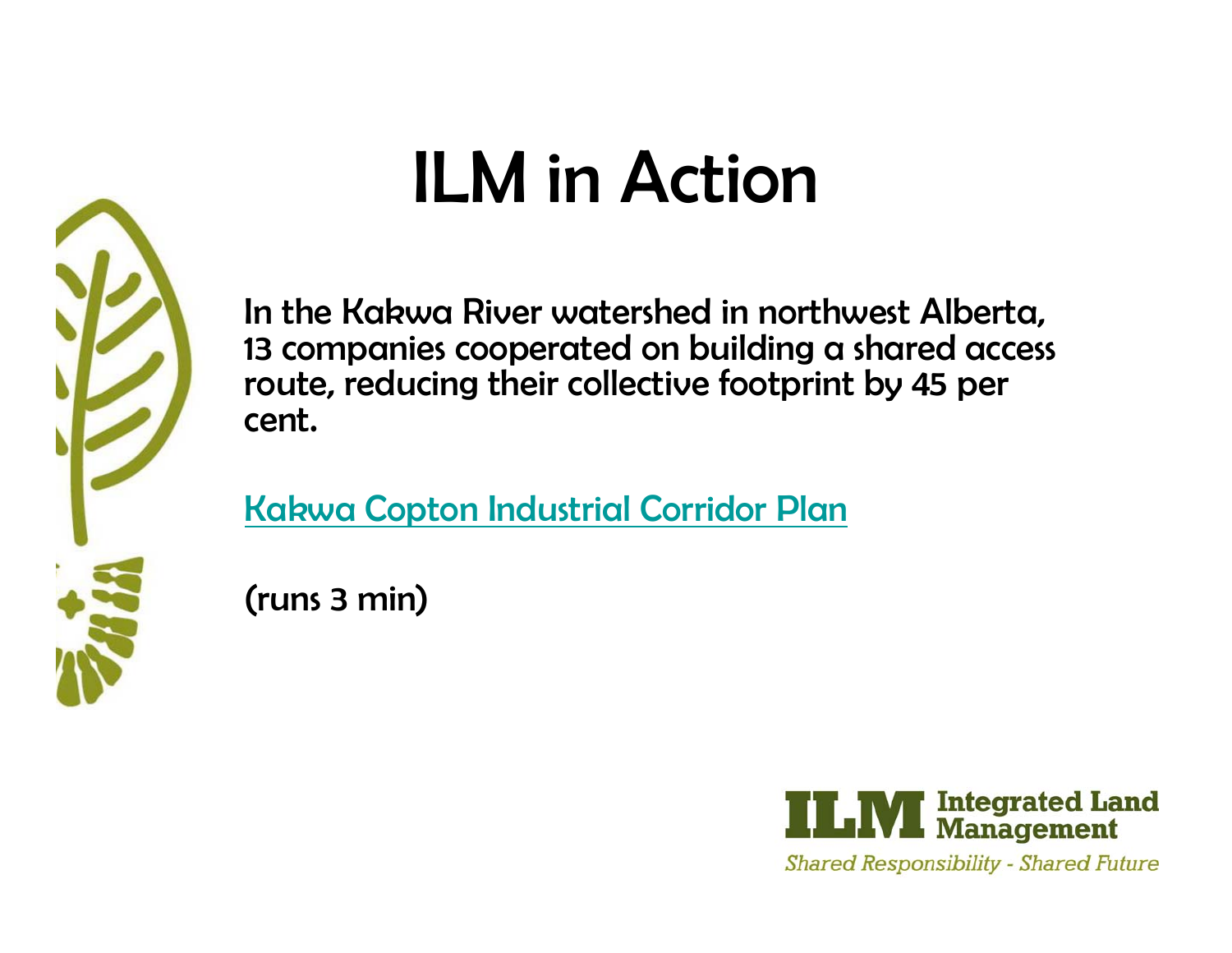In Alberta's forested regions, seismic operators are using GPS technology and other low-impact techniques to reduce the footprint of seismic exploration.

[Reducing the Impact of Seismic Exploration](https://www.alberta.ca/integrated-land-management-success-stories.aspx)

(runs 5 min, 22 sec)